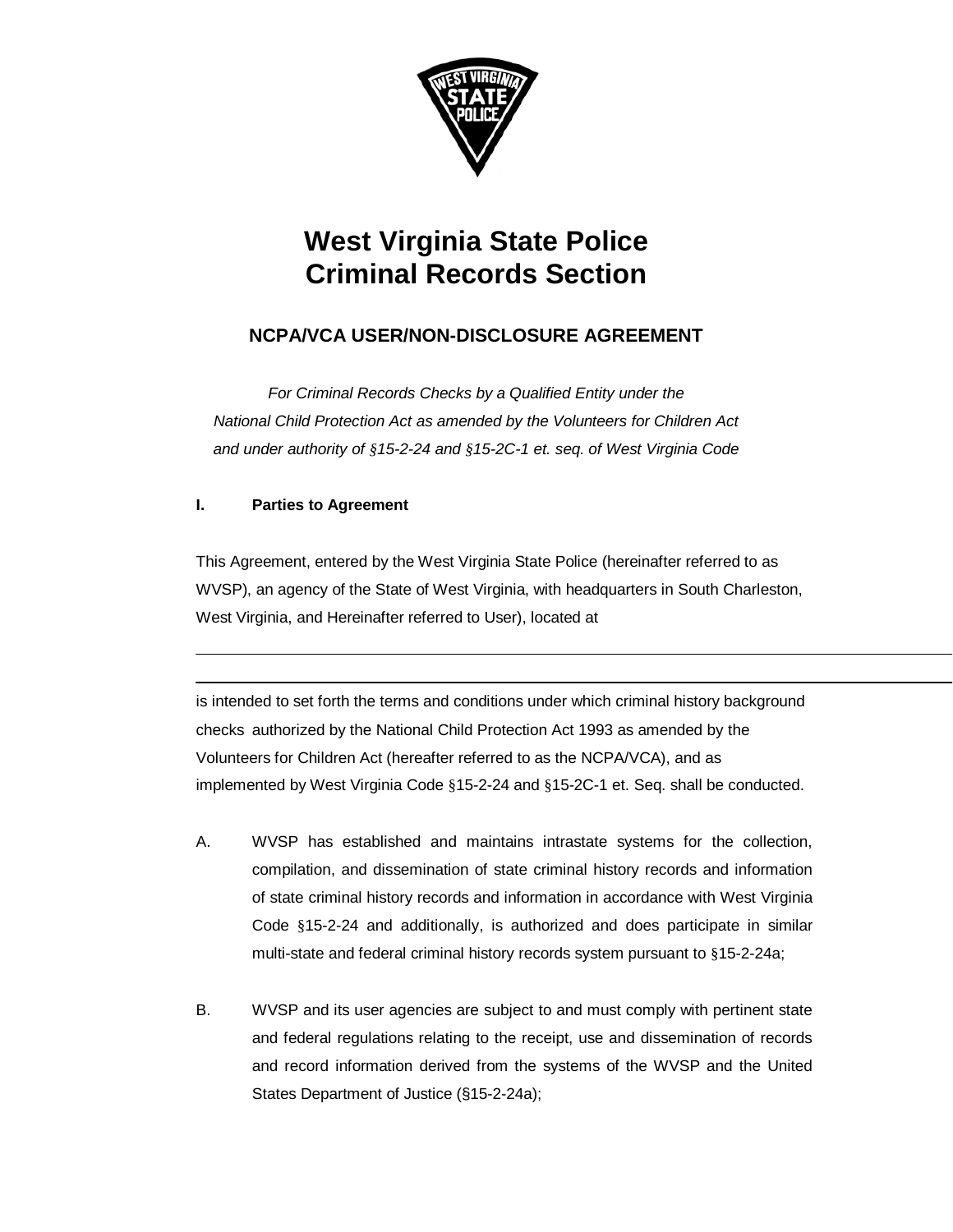NCPA/VCA User/Non-Disclosure Agreement

- C. User, otherwise know as qualified entity, is any business or organization that provides care, treatment, education, training, instruction, supervision, or recreation for children, the elderly, or individuals with disabilities and is a public, private or not-for profit entity operating within the State of West Virginia and is eligible to apply for a criminal history check, and review the resultant criminal history records as part of the screening process for its current and/or prospective employees and volunteers (which class of persons shall be understood for purposes of this Agreement to include contractors and vendors who have or may have unsupervised access to the children, disabled, or elderly persons for whom User provides care) pursuant to the NCPA/VCA and forms the legal basis for the User's access to criminal history record information derived systems of the WVSP and the United States Department of Justice (§15-2-24a); and
- D. User is desirous of obtaining and WVSP is required and willing to provide such services so long as proper reimbursement is made and applicable federal and state laws, rules and regulation are strictly complied with. Now, therefore, in light of the foregoing representations and the promises, conditions, terms, and other valuable considerations more fully set forth hereinafter or incorporated by reference and made a part thereof, WVSP and User agree as follows:

# II. **Service, Compliance, and Processing**

A. WVSP agrees to:

1. Assist User concerning the privacy and security requirements imposed by state and federal law, and regulations; provide User with copies of all relevant laws, rules, and or regulations as well as updates as they occur; offer periodic training for User's personnel;

2. Provide User with such state criminal history records and information as reported to, processed, and contained in its systems and legally available to the User; and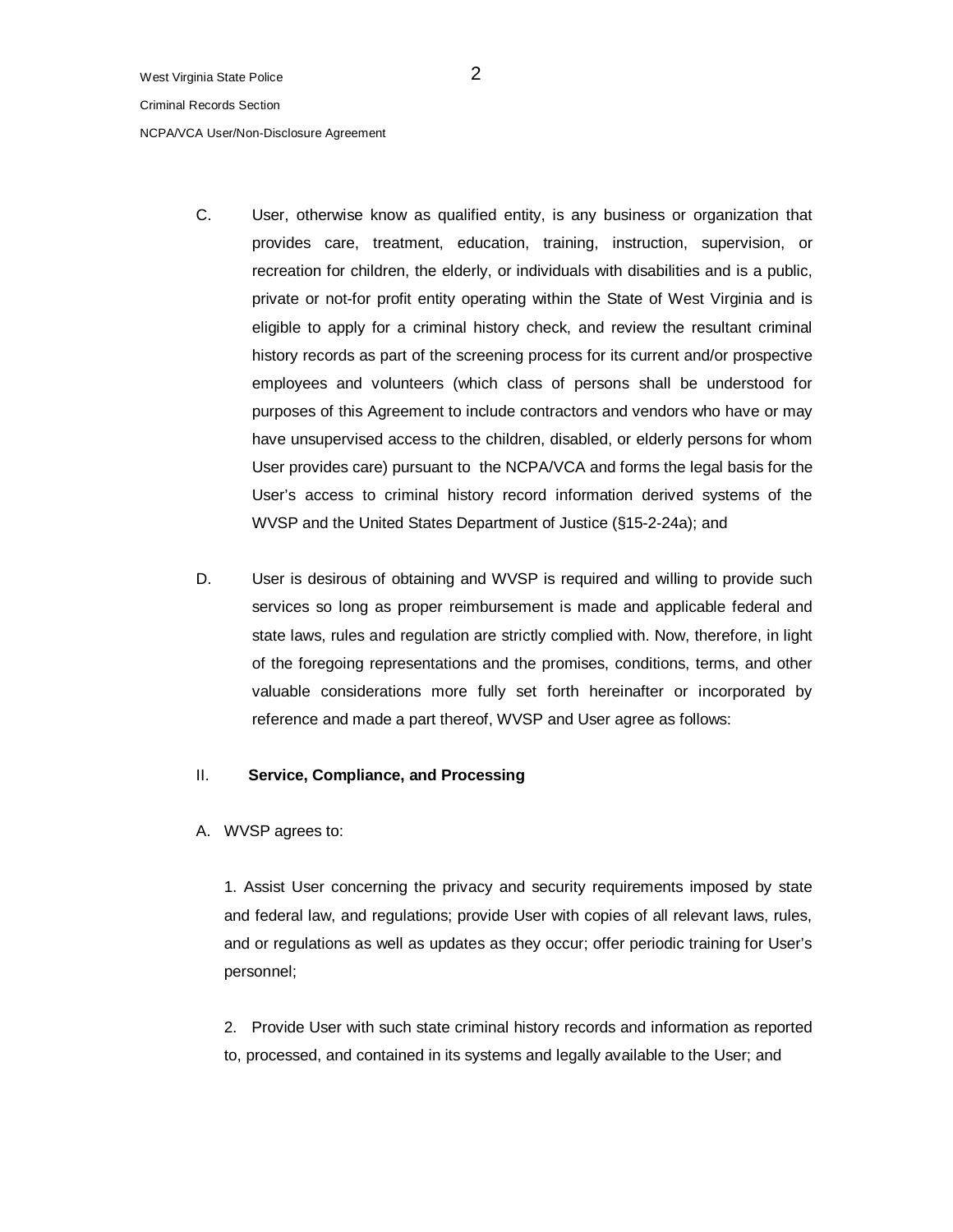NCPA/VCA User/Non-Disclosure Agreement

3. Act as an intermediary between User and the United States Department of Justice securing for the use and Benefit of User such federal and multi-state criminal history records of information as may be available to User under federal regulations.

### **B. User agrees to:**

1. User agrees to abide by the laws or regulations of this State and the federal government, any present or future rules, policies, or procedures adopted by the State Central Repository to the extent that they are applicable to the information provided under this agreement;

2. Submit requests to WVSP for criminal history background checks pursuant to this agreement only for User's current and prospective West Virginia employees and volunteers for whom User is not already required to obtain state and national criminal history background checks under any other state or federal statutory provision. User shall comply with all other statutory provisions for all applicable persons;

3. Determine whether the current or prospective employee or volunteer has been convicted of, or is under pending indictment for, a crime that bears upon his or her fitness to have access to or contact with children, the elderly, or individuals with disabilities;

4. To verify eligibility as a "qualified entity", User will submit documentation that briefly describes the User's type of business, agency, organization, etc. The documentation shall also include the basic services, programs, activities, etc. offered and if available; a mission statement or articles of incorporation. The statement shall be on official letterhead and signed by an executive officer, administrator or coordinator. The eligibility request shall also include internal policies and procedures articulating the provisions for physical security of records to be obtained pursuant to the approval of the eligibility statement and the completion of this agreement;

5. Obtain a completed and signed WVSP Form 39C, NCPA/VCA Fingerprint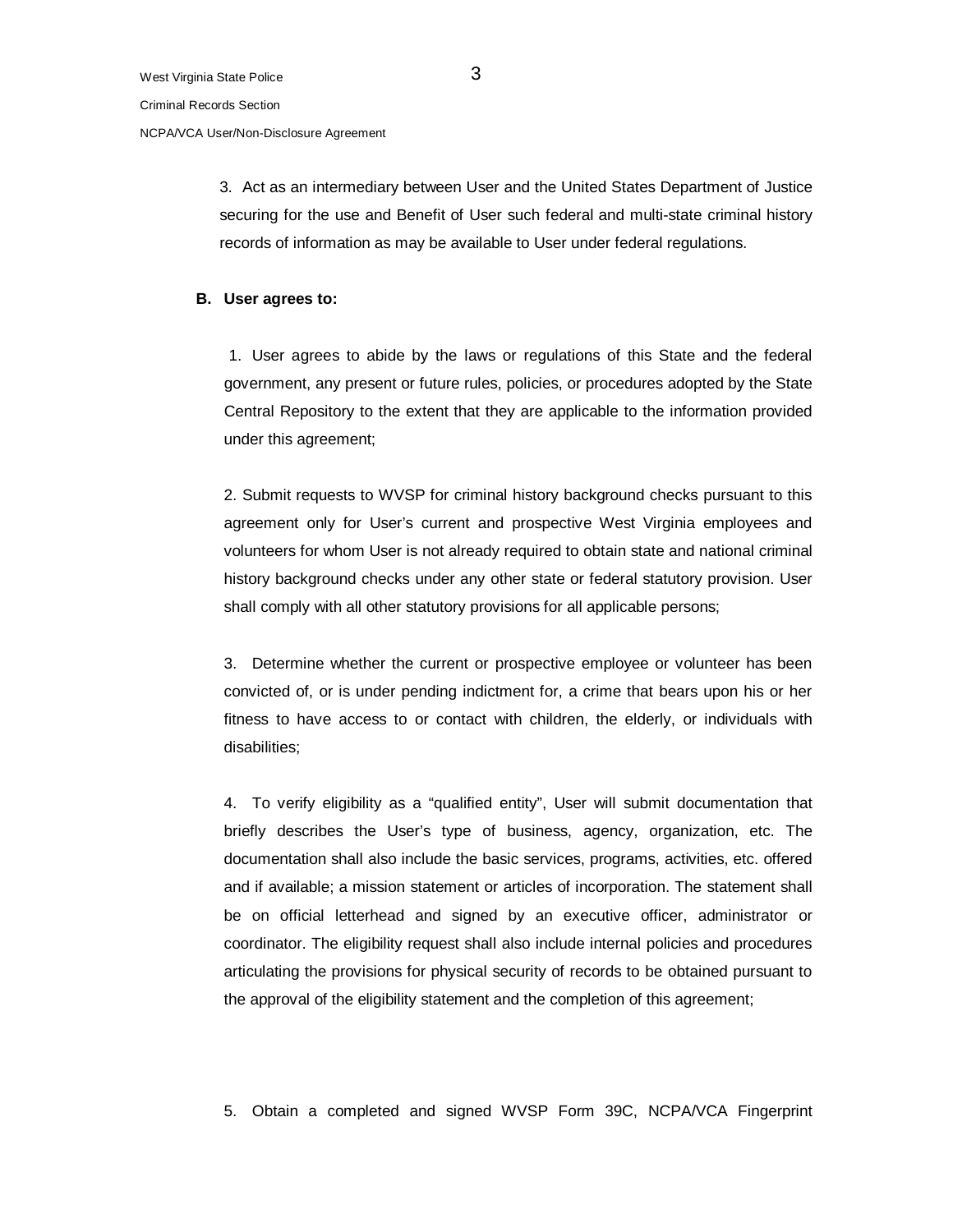#### NCPA/VCA User/Non-Disclosure Agreement

Authorization, or the electronic equivalent, (provided by WVSP) from every current or prospective employee and volunteer, for whom User submits a request for a criminal history background check **through IdentoGO**. (The signed Fingerprint Authorization allows the release of state and national criminal history record information to the qualified entity). User shall attach the original of every Fingerprint Authorization Form to the submitted fingerprint card and User may retain a copy thereof;

6. Use only fingerprint cards provided by WVSP or submit to electronic fingerprint transfer devices approved by WVSP which are specifically designed for use for criminal history checks under the NCPA; *provide IdentoGO with a* properly completed and executed fingerprint card or electronic fingerprint submission for each current or prospective employee and volunteer for whom User requests a criminal history record check pursued to this agreement; and indicate either "NCPA/VCA VOLUNTEER" or "NCPA/VCA EMPLOYEE" in the "reason fingerprinted" block of each fingerprint card or electronic transfer of fingerprints submitted. (VCA refers to the Volunteers for Children Act);

7. Keep all records necessary to facilitate a security audit (§15-2-24a) by WVSP and to cooperate in such audits as WVSP or other authorities may deem necessary, Examples of records that may be subject to audit are criminal history records; notification that an individual has no criminal history; internal policies and procedures articulating the provisions for physical security; records of all disseminations of criminal history information; and a current, executed User Agreement with WVSP;

8. \*\*IF ENTITY IS A GOVERNAMENTAL AGENCY, PRIVATE, FOR PROFIT OR NOT FOR PROFIT QUALIFIED ENTITY\*\* - If not on a billing account, User shall contact L1 Identity Solutions to set up a billing account agreement in order to receive a West Virginia State Criminal History and Federal Bureau of Investigation background check upon submitting fingerprints and release of authorization. If not on a billing account, User shall pay for services provided by the WVSP and the Federal Bureau of Investigation (FBI) with the submission of the fingerprint card or the electronic submission of the fingerprints through IdentoGO.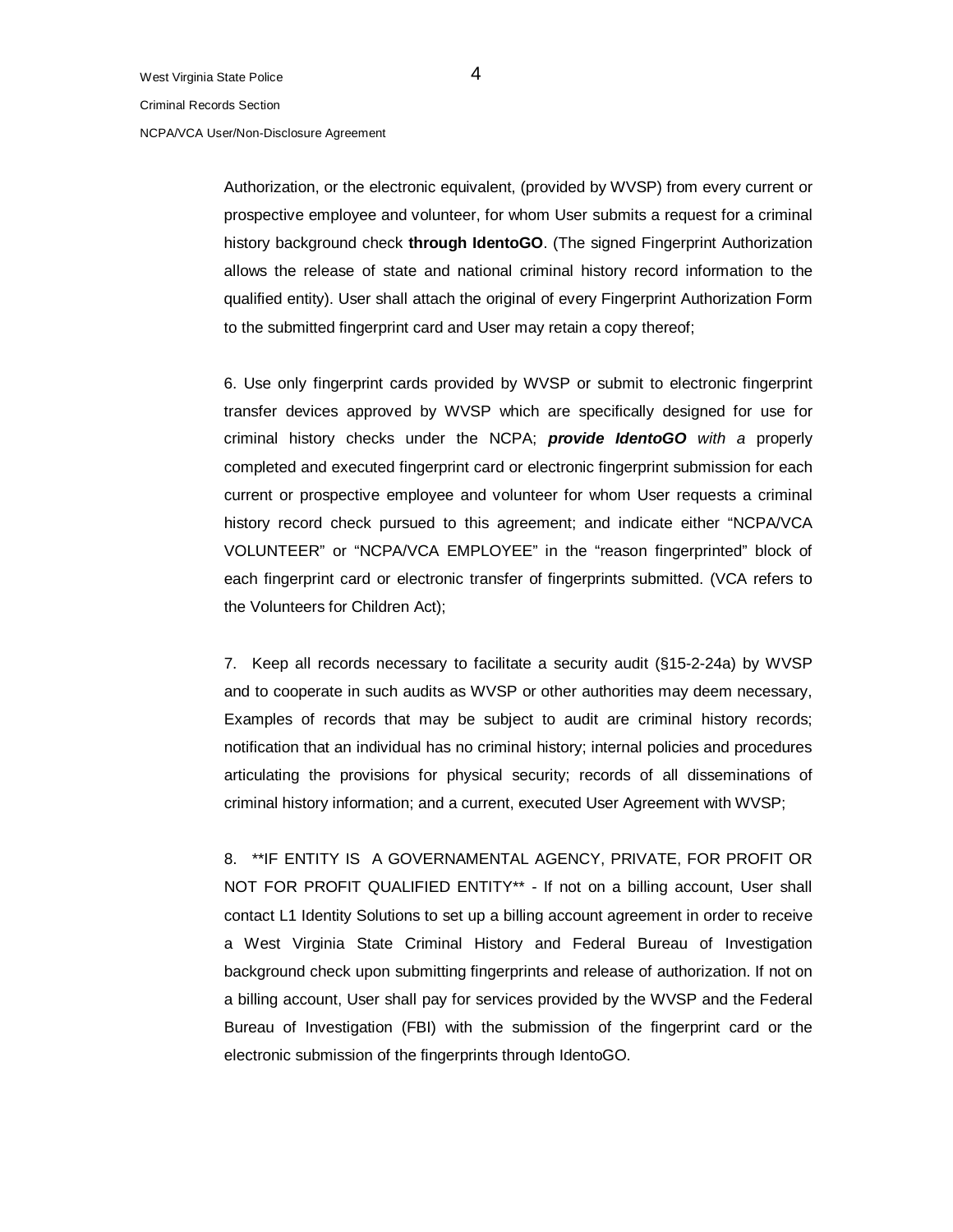NCPA/VCA User/Non-Disclosure Agreement

9. \*\*TO SET UP A BILLING ACCOUNT AGREEMENT WITH IdentoGO- CALL *1- 877-766-7746*

10. \*\*IF ENTITY IS A GOVERNMENTAL AGENCY\*\*- Maintain adequate records and monitor allocated funds for payment of services under this agreement;

11. Insure that the appropriate personnel know to keep the information obtained under this agreement in a secure place and to use it only for the screening as outlined in this agreement;

12. Promptly advise WVSP of any violations of this agreement;

13. Share criminal history information with other qualified entities only after confirming with WVSP that the requesting entity has been designated a "qualified entity" and has signed a User agreement and only after verifying that the current prospective employee or volunteer had authorized the release of his/her criminal history records. In no event shall a criminal history record be shared that is more than six months old. User will respond that it is unable to provide any information to the requesting entity if the current or prospective employee has requested that his/her criminal history record(s) not be released to any other qualified entity;

14. Notify the current or prospective employee or volunteer of his/her right to obtain a copy of the criminal history records, if any contained in the report and of the person's right to challenge the accuracy and completeness of any information contained in such report, and to obtain a determination as to the validity of such challenge before a final determination regarding the person is made by the qualified entity reviewing the criminal history information. (Information on these rights may be obtained by contacting the WVSP, regarding state criminal history information at West Virginia State Police, Attn: Criminal Records Section, 725 Jefferson Road, South Charleston, West Virginia 25309-2968, (304) 746-2170, or by contacting the FBI, regarding federal/national records at FBI, Criminal Justice Information Services Division, Attn: SCU, MOD D-2, 1000 Custer Hollow Road, Clarksburg, West Virginia, 26306, (304) 625-3878).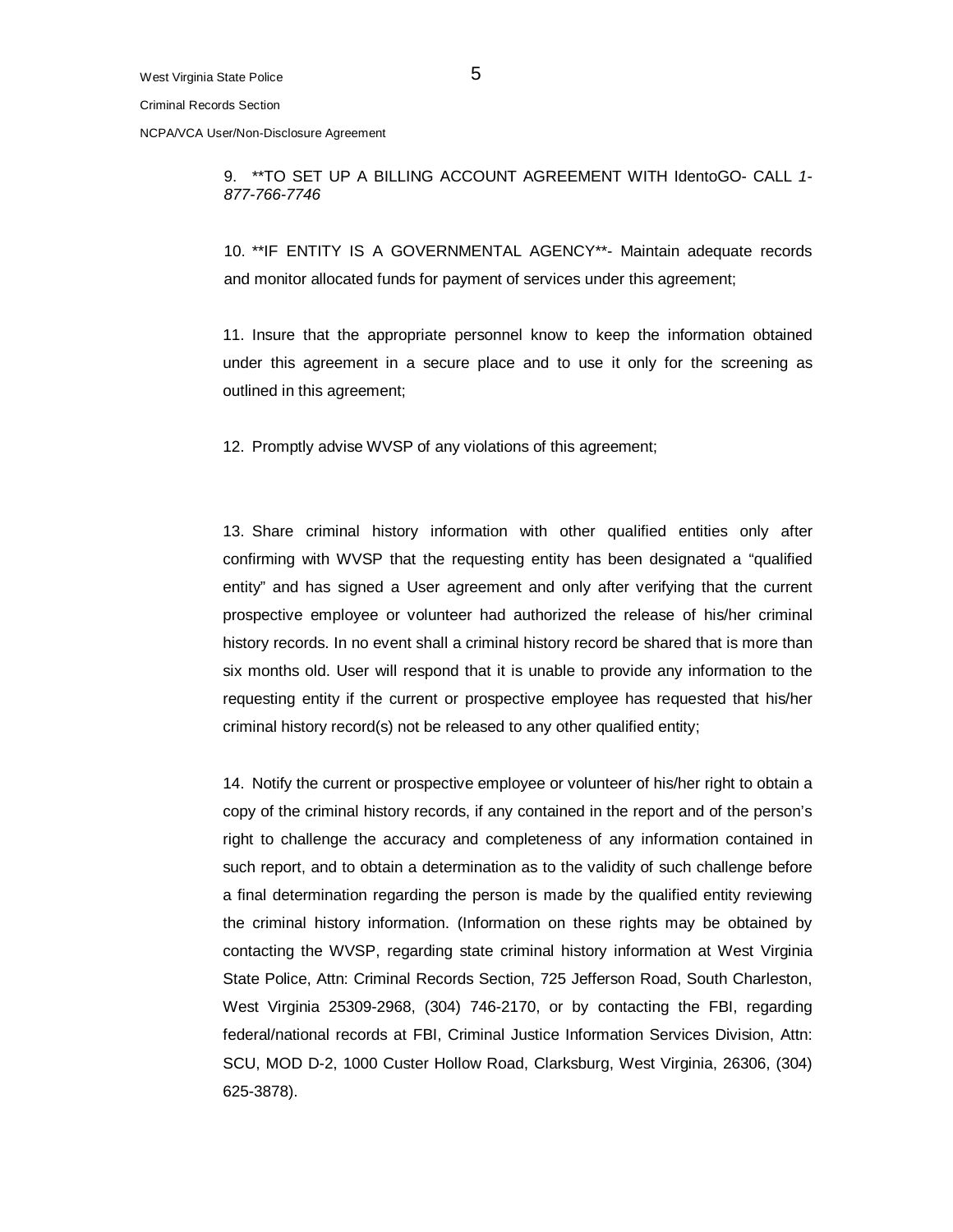NCPA/VCA User/Non-Disclosure Agreement

# **III. Privacy, Security and Non-Disclosure.**

A. User shall use criminal history record information acquired hereunder only to screen User's West Virginia current and/or prospective employees and/or volunteers, and only for purposes(s) of employment and/or determination of suitability for access to children, elderly, or disabled persons pursuant to the terms of the National Child Protection Act as amended by the Volunteers for Children Act and §15-2-24 and §15-2C-1 et. seq., of the West Virginia Code. If User is a governmental agency, such records may additionally be used in administrative hearings associated with one of the enumerated purposes;

B. User shall not commingle criminal history records with other records, whether such records are public or not;

C. User shall not duplicate and/or disseminate criminal history records acquired hereunder for use outside of User entity except as authorized by state and federal law. Sharing of criminal history records with other qualified entities is permitted by the FBI provided that;

1. Such other entity is authorized to receive criminal history record information derived from the systems of the U. S. Department of Justice in the manner specified herein and User has verified the other entity's qualifying status as required herein;

2. The User has verified that the current prospective employee or volunteer had authorized the release of his/her criminal history records to another qualified entity; and

3. User properly listed "NCPA/VCA VOLUNTEER" or "NCPA/VCA EMPLOYEE" in the "reason fingerprinted" block of the fingerprint card User submitted to WVSP for applicable current or prospective employee or volunteer. (VCA represents Volunteers for Children Act);

D. User has been approved to receive criminal history information pursuant to specific statutory authority and shall not use criminal history record information acquired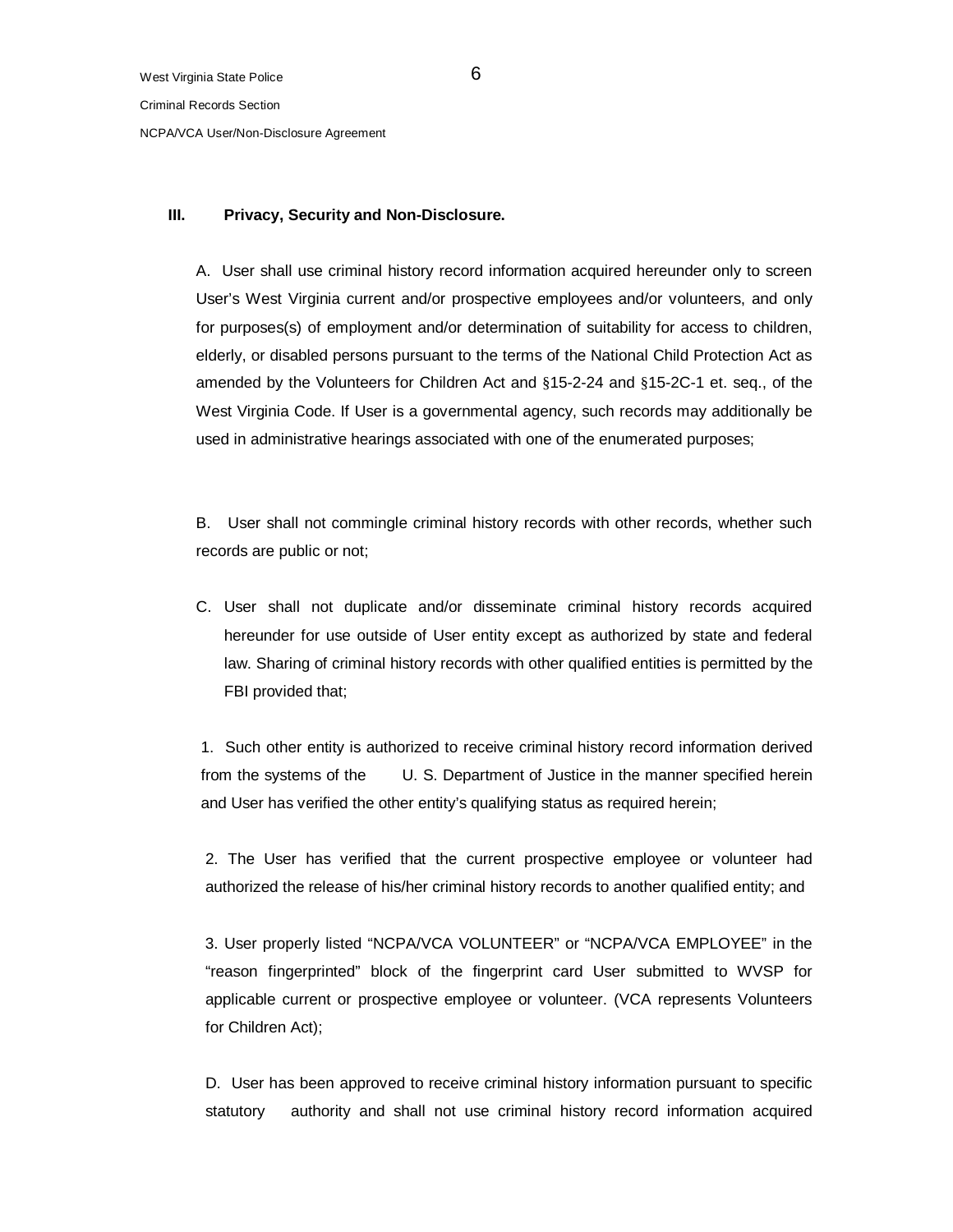NCPA/VCA User/Non-Disclosure Agreement

pursuant to such approval for any other purpose;

E. User shall not use or rely upon a criminal history record or information which is or is likely to be out-of-date (in no instance shall a criminal history record be relied upon that is more than six months old) and, in any event, if criminal activity is pertinent to and considered at the time of an employee or volunteer's service, a current criminal history must be requested and relied upon;

- F. User may destroy criminal history records when they are no longer needed and it is recommended that these records are indeed destroyed. Destruction of these records must be accomplished in a secure and thorough manner so information cannot be retrieved, such as with the utilization of a shredding device;
- G. User shall keep criminal history records acquired hereunder in a secure file, safe, or other security device, such as a locked file cabinet in an access-controlled area, and shall take such further measures as are necessary to insure that the records are accessible only to those of its employees who have been trained in their proper use and handling and have a need to examine such records; and
- H. Pursuant to this agreement, WVSP reserves the right to inspect the security measures utilized by User to prevent unnecessary access to the records obtained through this agreement and to perform security audits on such records in addition to internal policies and procedures articulating the provisions for physical security; records of all disseminations of criminal history information; and a current, executed User Agreement with WVSP.

# IV. **Termination**

Either WVSP or User may suspend the performance of Services under, or terminate this agreement in writing, or when, in the reasonable estimation of WVSP or User, the other party has breached any material term of the agreement. Furthermore, upon WVSP becoming aware of a violation of this agreement which might jeopardize West Virginia's access to federal criminal history information, WVSP shall have the option of suspending services under this agreement, pending resolution of the problem. The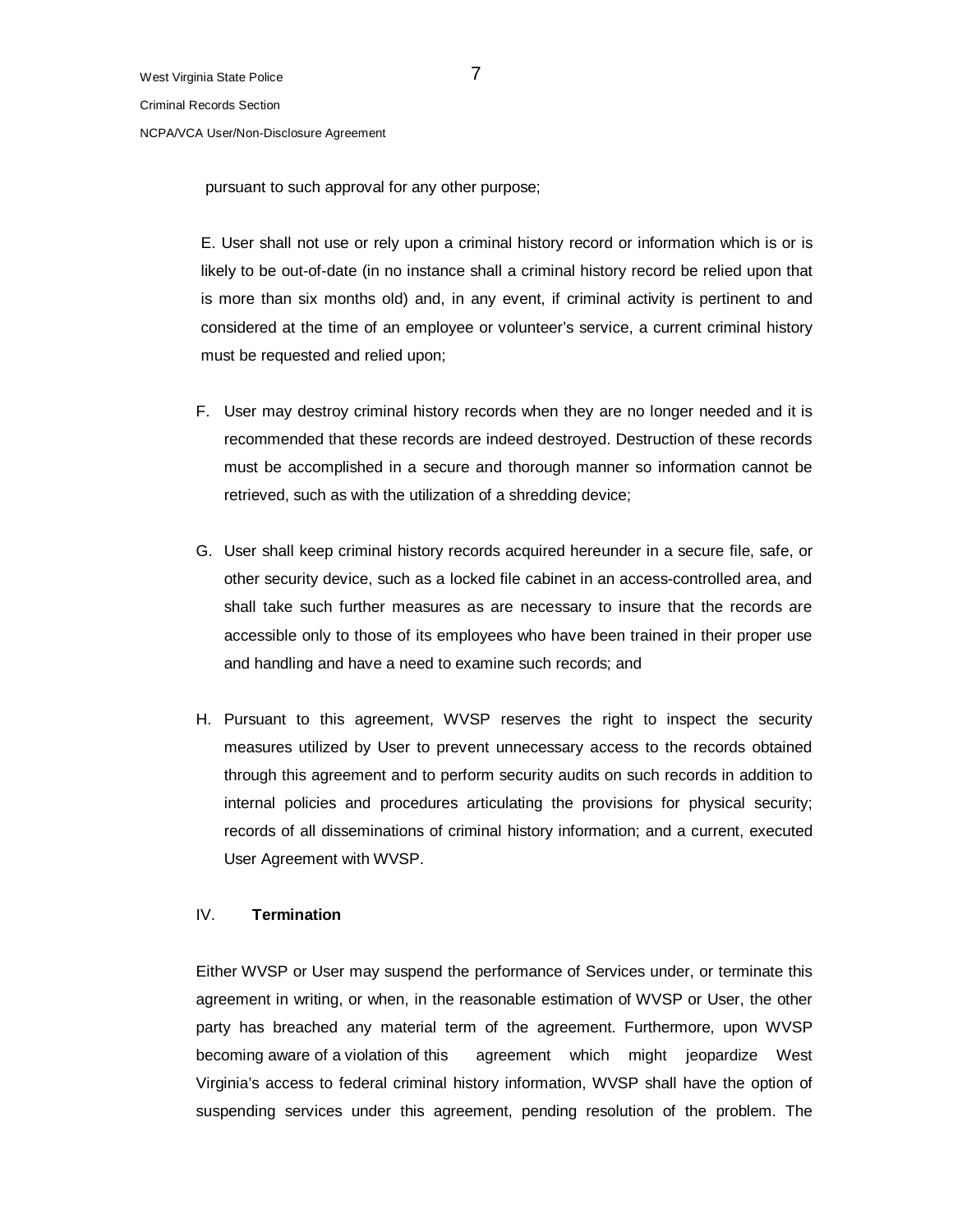### NCPA/VCA User/Non-Disclosure Agreement

violation of any material term of this agreement or of any substantive requirement or limitation imposed by the federal or state statutes, regulations, or rules referred to this agreement shall be deemed a breach of a material term of the agreement.

WVSC §15-2-24 provides that criminal history record information from WVSP is confidential, and may not be disclosed except as specifically in this section." National criminal history information received from the FBI is made confidential by federal law and regulation.

Additionally, this agreement shall terminate automatically following an (18) eighteen month period of inactivity whereby the User does not submit record check requests as outlined in this agreement.

## **V. Miscellaneous**

- A. User agrees that
	- 1. User is currently operating a lawful business or other entity within the State of West Virginia, with a physical address in West Virginia;
	- 2. User is legally authorized to operate its business or other entity within the State of West Virginia;
	- 3. User has complied and will continue to comply with all requirements to properly operate its business or other entity within the State of West Virginia; and
	- 4. User shall promptly notify WVSP upon any change to the above, included but not limited to name, address, and status as a business or other entity operating in West Virginia.
- B. This agreement supersedes any previous agreement concerning the NCPA of 1993, as amended, and/or WVSC §15-2C-1 et. seq., and/or WVSC §15-2-24;